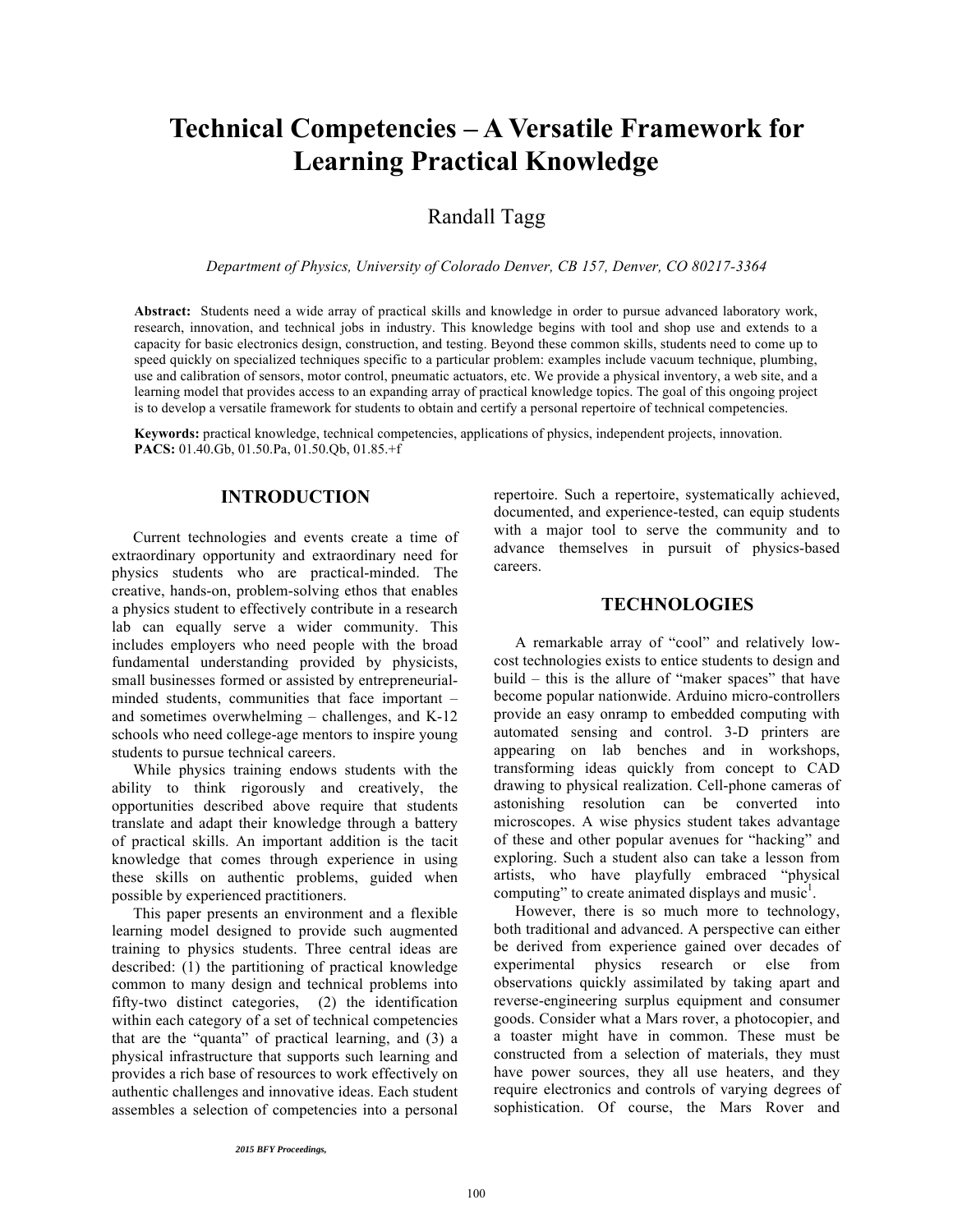#### **TABLE 1. Technology Areas**

| <b>Foundations</b>              | 19. Fluid systems                 | 37. Digital signal processing         |
|---------------------------------|-----------------------------------|---------------------------------------|
| 1. Safety & hazardous materials | 20. Thermal systems               | 38. Advanced detection &              |
| 2. Early prototyping            | 21. Vacuum & high pressure        | measurement                           |
| 3. Common tools                 | <b>Electronics</b>                | 39. High-throughput data handling     |
| <b>General technical issues</b> | 22. Electronic components $\&$    | Optics, fields & particles            |
| 4. Materials                    | measurement                       | 40. Optical systems                   |
| 5. Traditional manufacturing    | 23. Analog signals                | 41. Optoelectronics & lasers          |
| 6. Advanced manufacturing       | 24. Active devices                | 42. Imaging                           |
| 7. Structural systems           | 25. Digital electronics           | 43. Magnetic fields & superconductors |
| 8. Rigging & materials handling | 26. Microcontrollers              | 44. Electrical fields & plasmas       |
| 9. Buildings $&$ infrastructure | 27. Human interfaces              | 45. Particle beams & detectors        |
| 10. Energy systems              | 28. Radio-frequency electronics   | 46. Health physics $\&$               |
| 11. Measurement & standards     | 29. Remote control & telemetry    | nuclear instrumentation               |
| 12. Sensors                     | 30. Microwave systems             | Micro- and nanotechnology             |
| <b>Mechanics</b>                | Computers, control & advanced     | 47. Microscopy $\&$ micromanipulation |
| 13. Mechanisms                  | instrumentation                   | 48. Microfabrication & thin films     |
| 14. Actuators                   | 31. Computers                     | 49. Microdevices & lab-on-a-chip      |
| 15. Vehicles                    | 32. Data storage                  | 50. Nanoscale microscopy &            |
| 16. Rotating systems            | 33. Networks & data communication | measurement                           |
| 17. Vibration & chaos           | 34. Control systems               | 52. Nanoparticles $\&$ self assembly  |
| 18. Sound & ultrasound          | 35. Automation                    | 52. Nanodevices                       |
|                                 | 36. Robotics                      |                                       |

photocopier also include some highly specialized components and systems. But even in the case of a consumer object like a toaster whose cost may only be \$10, we tend to take for granted the astonishing accumulation of technology that makes such a product feasible $2$ .

By methodically thinking about the technologies involved in scientific and consumer devices, a list can be generated. One such list is shown in Table 1. There is no rigid delineation of topics: different people would compile different lists. The key point is that one is led to consider a wide variety of technologies as "applied physics". Some are basic, like safety and common tools. Others are currently under active development, such as robotics. Some have seen a recent resurgence, such as radio frequency electronics. Some require a higher level of sophistication, such as digital signal processing and advanced detection and measurement. An attempt is made to anticipate likely directions of expansion, such as nanotechnology.

The table also shows how these topics can be grouped into broad themes, such as mechanics and electronics. Several themes match up with disciplines of engineering. The challenge faced by physics students is to acquire enough practical knowledge without having to commit to a lengthy train of engineering prerequisites and to learn this material just in time to effectively use in projects. The challenge for physics programs is to determine how to make such learning available. These issues lead to a learning model that we think provides a versatile, studentcentered approach to gaining practical knowledge.

# **LEARNING MODEL**

So we now pose the question: is there a systematic, scalable method by which students can access both common aspects of practical knowledge such as basic electronic measurement but also – when the need arises – learn more specialized techniques? These might include, for example, the construction of fluid handling systems or the design and tuning of proportionalintegral-differential (PID) controllers. Physics programs do offer courses in electronics and perhaps even in machine shop use, but the list in Table 1 clearly exhausts the capacity to organize formal courses. Moreover, different students may need to emphasize unique selections of topics, perhaps trading a wide range of electronics instruction for more skills in working with optics or mechanical systems.

Our approach is to identify, within each technology, a set of "technical competencies". While usage of this term varies, we choose a narrow construct: a technical competency is a focused set of skills and supporting concepts that enables a particular type of practical problem to be solved. Moreover, we limit the scope of a technical competency to knowledge that might be gained – at a first level of understanding – in perhaps two to ten hours of concentrated effort. Some basic technical competencies are the correct use of digital multimeters to measure current, potential, and resistance and the procedure for using two mirrors to align the position and angle of a laser.

While the previous examples are technical competencies that are procedural and instrumental, many competencies will be oriented towards design.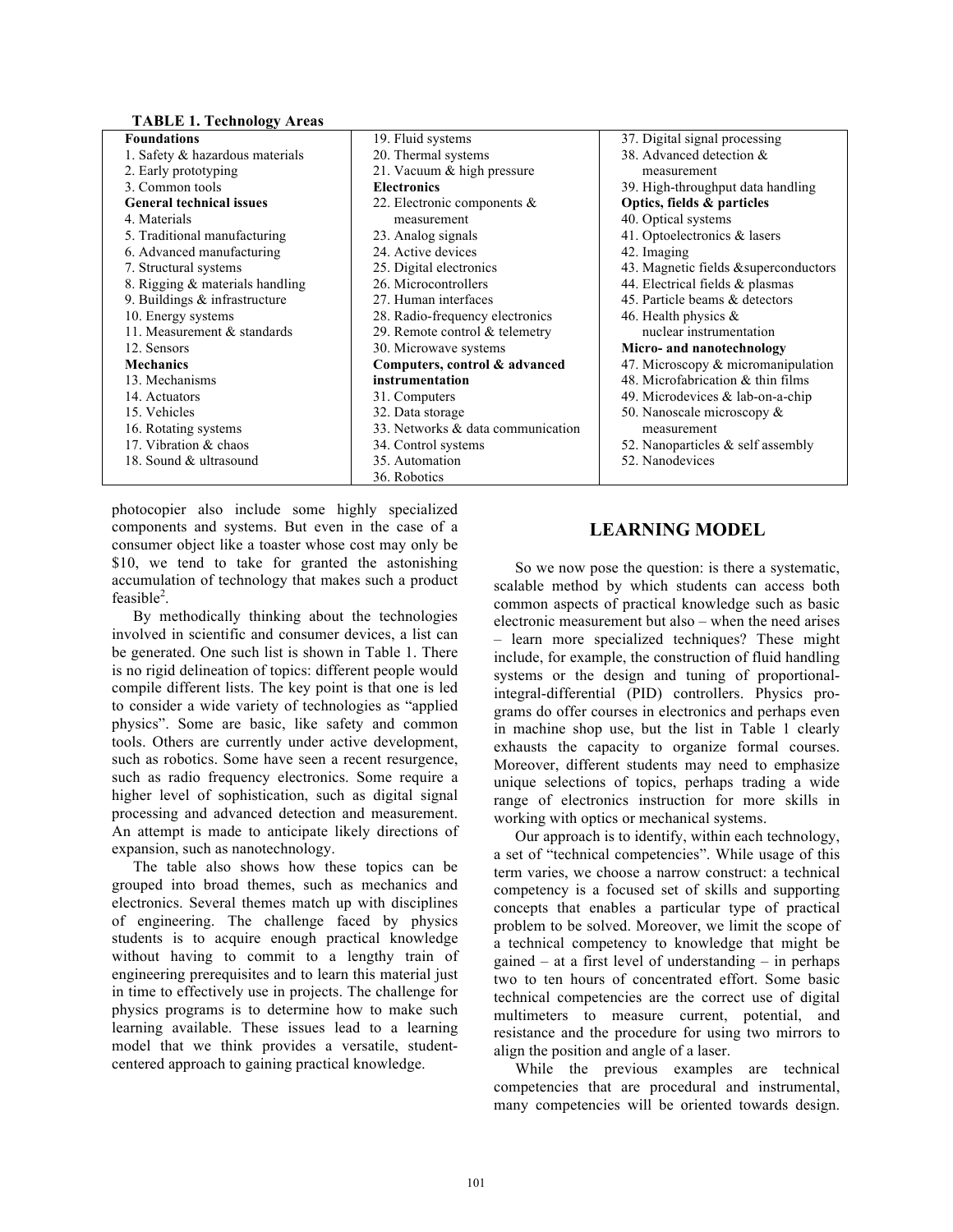| Capacity            | <b>Proficiency Criterion</b>                   |  |
|---------------------|------------------------------------------------|--|
| Design awareness    | When confronted with a design                  |  |
|                     | challenge, student can quickly list            |  |
|                     | three or more choices of technical             |  |
|                     | components that might provide the              |  |
|                     | necessary capability.                          |  |
| Design rationale    | Student can cite two or more                   |  |
|                     | scientific principles underlying the           |  |
|                     | behavior of a technical component,             |  |
|                     | with an appreciation for how these             |  |
|                     | historically drove the development             |  |
|                     | of the associated technology.                  |  |
| Design              | Student can precisely enumerate two            |  |
| constraints         | or more constraints that must be               |  |
|                     | satisfied in employing a component             |  |
|                     | in a design.                                   |  |
| Quantitative        | Student knows two or more                      |  |
| performance         | performance metrics determining                |  |
| metrics             | the suitability of a technical                 |  |
|                     | component, with a rough idea of the            |  |
|                     | numerical values that ought to be<br>achieved. |  |
| Performance         | Student can use one or more                    |  |
|                     | mathematical relationships                     |  |
| modeling            | governing a technical component's              |  |
|                     | behavior to predict a measurable               |  |
|                     | aspect of performance.                         |  |
| Design              | Student can incorporate a                      |  |
| implementation      | component into a design and                    |  |
|                     | demonstrate that the chosen                    |  |
|                     | component reliably meets the needs             |  |
|                     | of the design under a range of                 |  |
|                     | operating conditions.                          |  |
| System              | Student can model the interaction of           |  |
| integration         | the component with one or more                 |  |
|                     | other elements of a complex                    |  |
|                     | technical system, suggesting                   |  |
|                     | strengths and weaknesses of the                |  |
|                     | component from a system behavior               |  |
|                     | standpoint.                                    |  |
| Skills for install- | Student is readily able to install a           |  |
| ation and           | component into a designed system               |  |
| operation           | and/or to operate the component                |  |
|                     | once installed, and is able to refine          |  |
|                     | the installation or operation as work          |  |
|                     | proceeds.                                      |  |
| Test protocols      | Student can set up a test protocol             |  |
|                     | that is motivated by the design                |  |
|                     | context and can enumerate                      |  |
|                     | acceptance criteria.                           |  |
| Design              | Student can identify means to                  |  |
| improvement         | quantitatively improve on one or               |  |
|                     | more performance metrics.                      |  |

**TABLE 2.** Technical competency attributes

For example, how does one design op amp circuits for signal conditioning? How can one use transistors and diodes to make a push-pull power amplifier? What kind of light source can best be adapted and controlled for a biophysics experiment?

With this design orientation in mind, we define a set of attributes that might be considered the end result of acquiring a technical competency. These are listed in Table 2 along with a description of the level of proficiency achievable by an advanced physics student.

The goal is to give students a succinct exposure to the knowledge needed for such competencies. A key additional aspect, requiring further time – perhaps even extending over the duration of an extended project – is to "field test" the knowledge in an application. When possible, this should arise naturally out of a student's ongoing work in projects that the student has defined. An alternative is to create scenarios for applying a set of technical competencies: we call these application context examples (ACE's), and say that students should aim to "ACE" their new knowledge.

# **Example**

Consider a technical competency in the selection and use of light sources. This is included in the "Optical Systems" technology area. The following is a design narrative for an actual senior thesis project requiring a light source for a biophysics experiment in plant growth. Such a narrative, either written or oral, could be prepared by a student in order to be certified in the competency.

*Design awareness:* The student thinks of three choices: incandescent, fluorescent, or LED. *Design rationale:* the student selects LED's as the desired source and has worked to understand the physical basis and spectral composition of the light production and the corresponding device characteristics in terms of current-voltage relationships. *Design constraints:* the light source will be in a growth chamber so heat production and fire hazard are of concern; the system must also operate unattended for several days.

*Quantitative performance metrics:* literature shows that illumination must fall within certain spectral bands and that the peak illumination level must be a certain value in micromoles of photons per square meter per second. *Performance modeling:* having chosen a combination of red and blue LED's as the desired source, the student creates a model of the spatial profile of illumination using the LED's documented angular distribution. Spectral and luminous intensity data is converted to radiometric quantities and is used to determine how many LED's will be needed to reach the target illumination.

*Design implementation:* the student works out how to construct an array of LED's with current-limiting resistors and has decided to use a surplus computer power supply operated from a retail-store 24-hour power-switch timer. A mechanical arrangement using all-thread is designed to support the LED array from the top of the growth chamber in a way that allows for